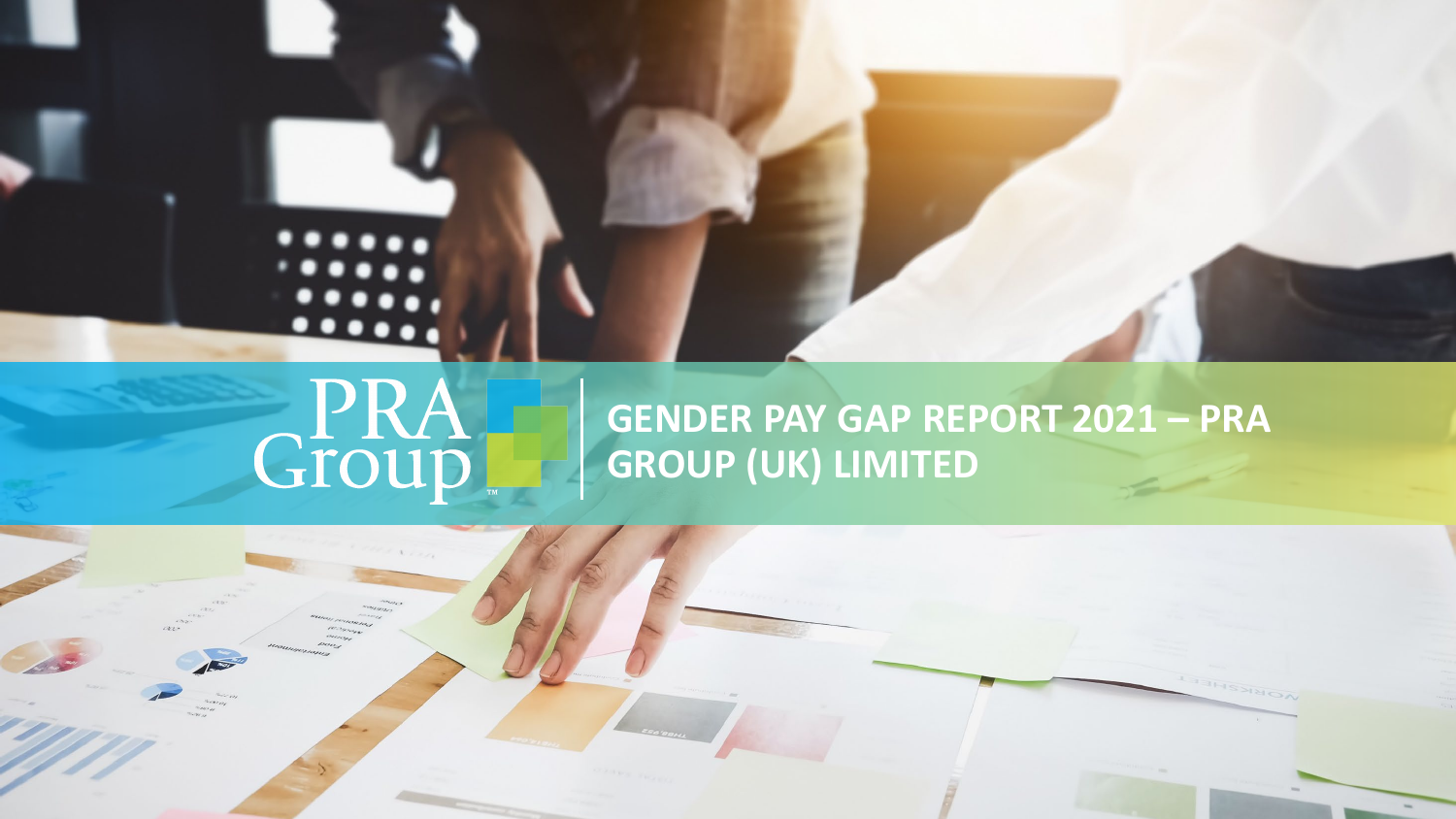### **PRA GROUP (UK) LIMITED GENDER PAY GAP**

In 2021, we are reporting a 9 percentage point decrease in our median gender pay gap over five years, from 41 percent in 2017 to 32 percent in 2021, and a 6 percent decrease in our mean gender pay gap, from 39 percent in 2017 and 33 percent in 2021. This was due to an increase of the median gender pay gap during 2020 to 2021 from a higher onboarding of entry level female employees, as well as an increase in the number of female colleagues falling under the category of receiving statutory leave (e.g., maternity leave).

#### PRA Group (UK) Ltd Median Gender Pay Gap



#### **Percentage of employees receiving a bonus**

The proportion of male employees receiving a bonus is 87 percent, and the proportion of female employee receiving a bonus is 81 percent. We apply the same bonus eligibility rules to all employees, whether they're on a front line bonus plan or on an annual bonus plan. There has been a decrease in the bonus median pay gap from 55 percent to 30 percent. This is due an increase in the number of frontline females above the median bonus pay and a decrease of the number of frontline males above the median bonus pay. These payments are performance incentive payments.

| 2021                        |     |
|-----------------------------|-----|
| <b>Bonus Median Pay Gap</b> | 30% |
| <b>Bonus Mean Pay Gap</b>   | 77% |

#### **Pay Quartiles by Gender**

Our workforce divided into four equal-sized groups, based on hourly pay rates. During the period of 06/04/2020 to 05/04/2021, the organisation hired 84 roles, 86 percent in the front line of which 65 percent are female. We have seen a 2 percentage point increase in our female employees in our upper quartile.





- Our median gender pay gap is 32 percent
- Our mean gender pay gap is 33 percent
- Our median bonus pay gap is 30 percent
- Our mean bonus pay gap is 77 percent
- Women receiving a bonus: 81 percent
- Men receiving a bonus: 87 percent



2